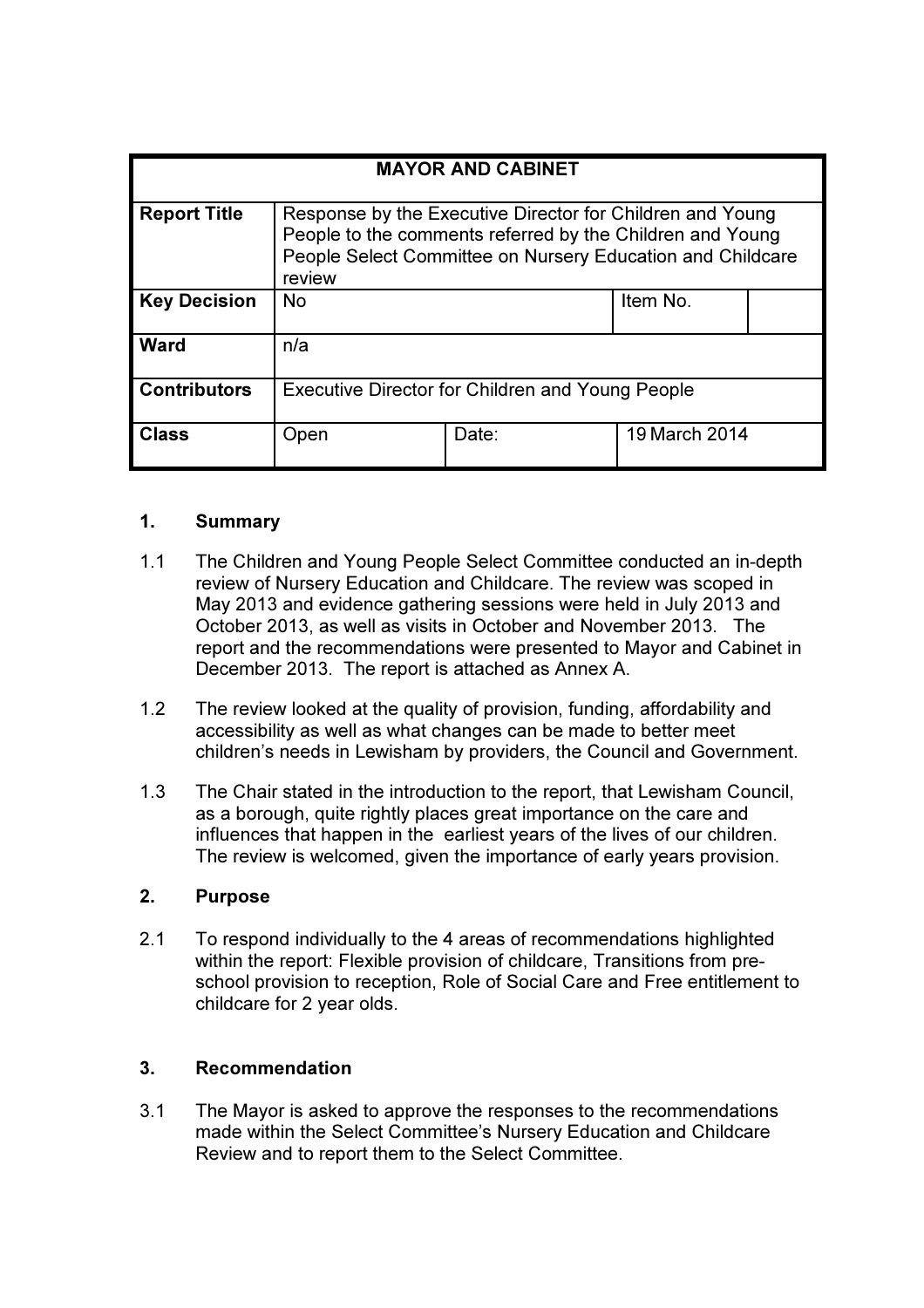4. Flexible Provision of Childcare – The Committee recommends that:

#### 4.1 Childcare providers should be encouraged and supported by the Council to take a flexible approach to delivering childcare with a range of available hours and locations.

 We agree with the need for parents and carers to be able to access childcare to suit their own particular circumstances more effectively. The extension of the Free Entitlement from 12.5 to 15 hours has encouraged some flexible delivery of childcare within school nurseries, where many children are offered one full day in addition to half-days. Schools nurseries are able to make use of top-up if they wish and we have worked with schools to develop standard costings. We do encourage school nurseries to develop full time places and offer support where there is interest. However, despite this support and encouragement, schools are reluctant to incur the additional costs and disruption that more flexible provision might cause. It is therefore left to the PVI (private, voluntary and independent) and childminder sectors to provide the most flexibility.

 With PVI providers, if families wish to add additional time, this is normally welcomed. The amount of flexibility will depend on how practical the needs of the parents are against the providers' needs to fill full-time places. We have systems to encourage and discuss greater flexibility with all providers.

 In responding to this recommendation, officers are reviewing how more effective encouragement and support can be given within available resources, including rapid sharing of practice and re-issuing providers with financial and practical models of how more flexible provision might operate, particularly in schools.

## 4.2 Providers should be encouraged and supported to share their experiences of implementing flexible provision with other providers across the borough.

 We agree with this approach, as we know that those nurseries and settings considering more flexible provision will be reassured by advice and expertise from others who are already offering more flexibility. With all early years providers, we have established sharing of best practice through regular manager meetings. These meetings are an opportunity for childcare providers to be informed of any legislative changes and also a forum for them to share best practice with each other. We are considering the development of 'lead' nurseries, PVIs and childminders who may be encouraged to pilot more flexible provision.

 We are building in conversations about flexible nursery provision with schools with nurseries through the termly School Achievement Reviews.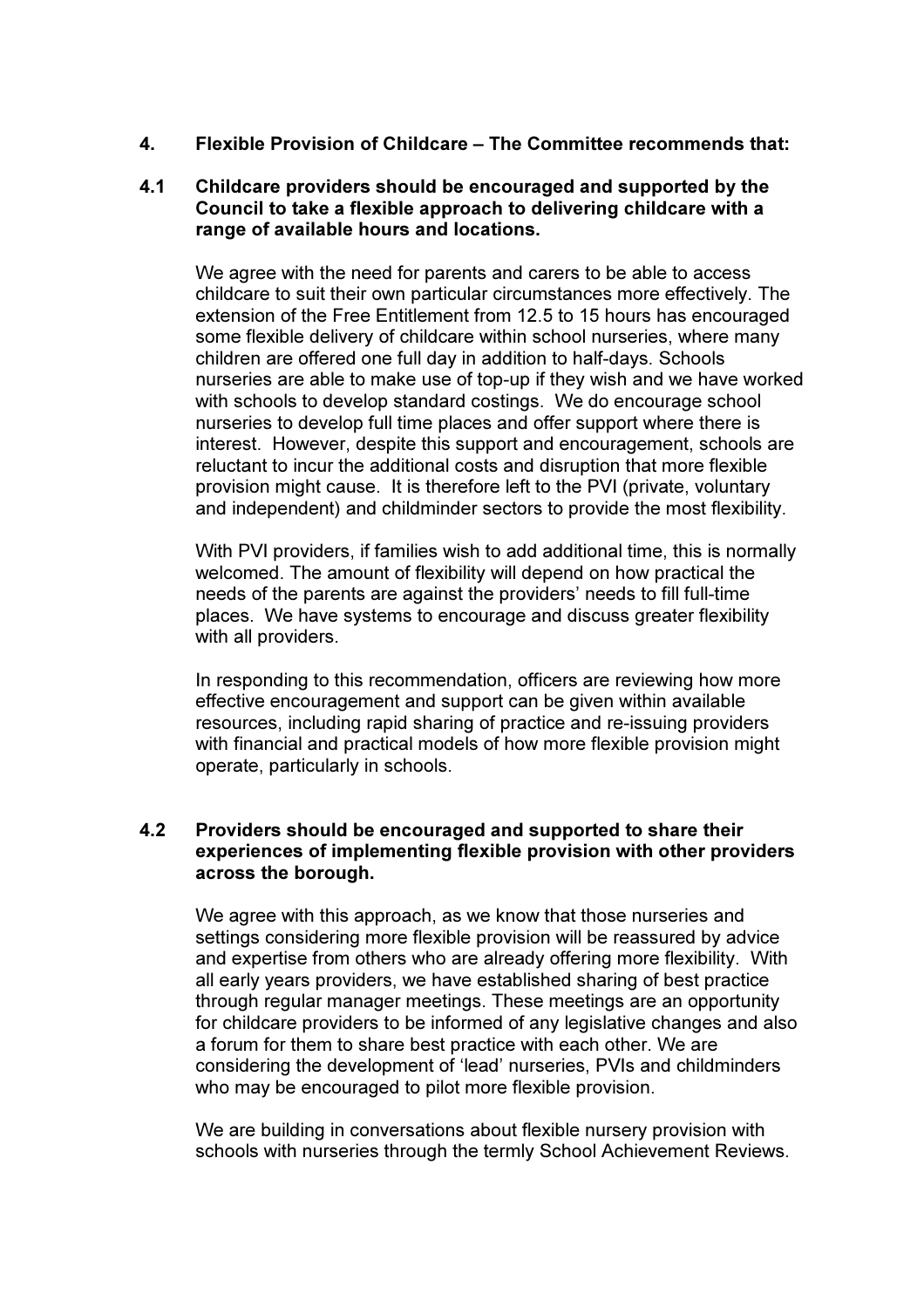Our two nursery schools are both outstanding providers and we are discussing ways of implementing flexible provision with them.

## 4.3 Flexible arrangements for the free 3 and 4 year old entitlement provision, including arrangements to extend provision to cover more weeks than the specified 38 weeks through fee top-up arrangements, should be explored.

 We recognise the importance of extending provision to cover more than the normal school annual timetable and our systems already allow this. We are discussing this further with early years providers and suggesting that, even if they are unable to extend their own provision, they can signpost parents elsewhere. Children Centres can also play a role in signposting parents to provision.

 Some Lewisham providers have been delivering the stretched offer (the Free Entitlement over more than 38 weeks) for some time. This works well for working parents as it means that their fees are the same each week and helps parents with Universal Credit claims. Otherwise non-term time weeks are more expensive as the Free Entitlement does not apply.

## 4.4 Schools and nurseries should be encouraged to work with childminders in order to provide wraparound care for younger pupils.

 This is an area in progress and discussions are underway of how best to bring childminders into the fore across universal school providers.

 Many schools already run successful breakfast and after school clubs and are well placed to bring childminders into their school communities..

## 4.5 Nursery and childcare providers should be encouraged to increase the number of children with special educational needs that they look after.

 We agree that this is critical to ensure that all early years settings are able to meet the needs of children with special educational needs. We currently, within our existing resources, continue to provide services for the nurseries and childminders to develop their skills in dealing with children with special educational needs. Following the SEN Review, we have increased our ability to build capacity in the early years sector through specialist Educational Psychologists working with providers and the Early Years Improvement Team and through the new early years specialists working as part of Drumbeat's outreach support for children with ASD. Good practice across this field is presented as part of the sharing of good practice at managers' meetings and childminders' networks. This is encouraging more settings to have both the capacity and the confidence to take children with special educational needs. We want to ensure that this capacity is then sustainable through on-going training and support. However, given resource restraints, this support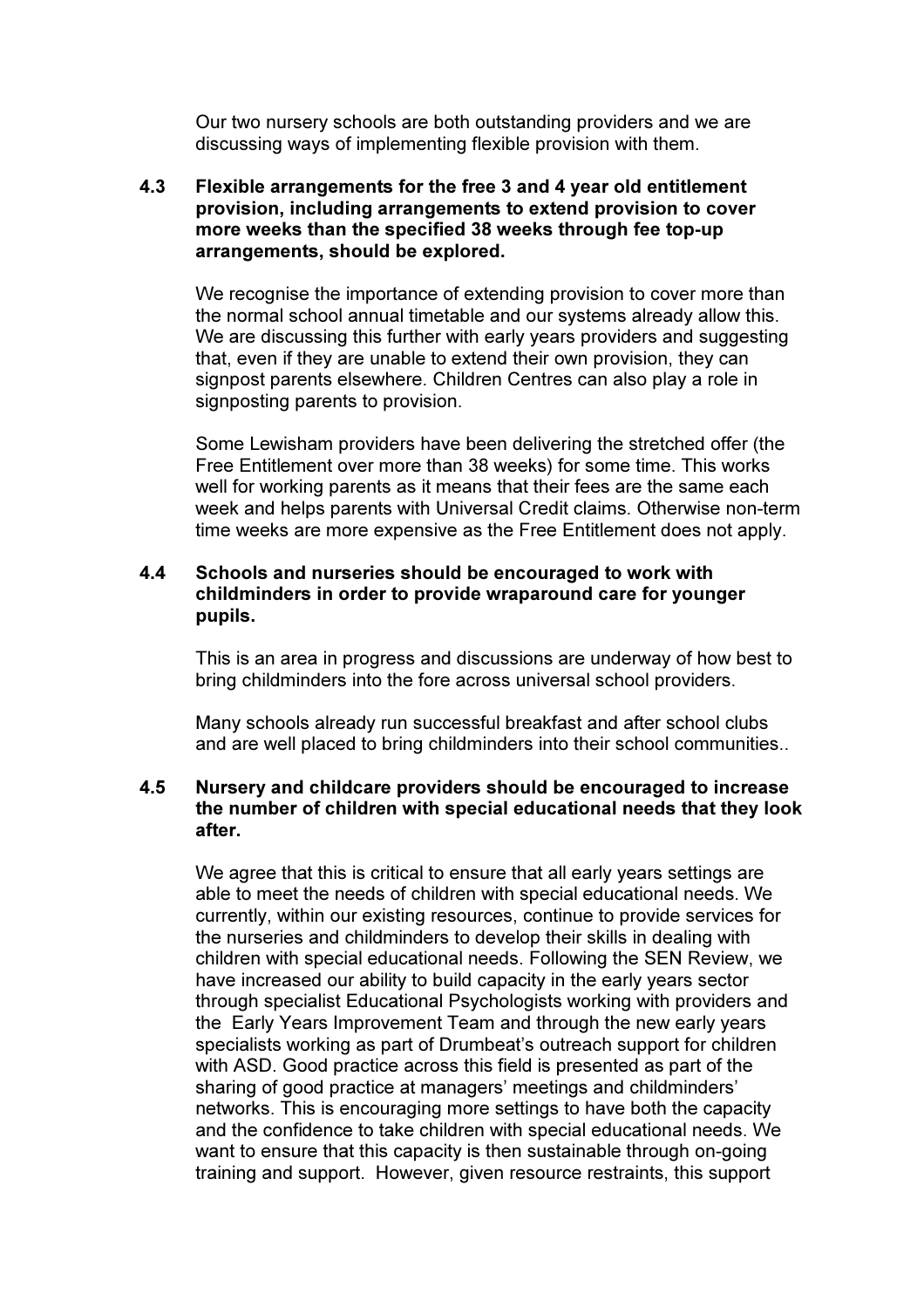and potentially other services as well will be dependent on PVIs buying in to training and support packages in the future.

## 5 Transitions from pre-school provision to reception- The Committee recommends that:

#### 5.1 Schools should be encouraged to improve their relationships with nursery and childcare providers in their local area to support transitions from pre-school settings to the reception stage.

 We know how important transitions are for children, particularly for vulnerable children. This is an area that is constantly improving and the review's focus on the area has supported further discussions.

 Schools have identified all transitions as a key area of focus. This has been discussed at Primary Strategic meetings and transition into schools now also will be discussed as part of the termly School Achievement Reviews. This is becoming part of the quality judgements of the monitoring of schools and nurseries. We have developed an Early Years Transition Working Party, which is about to launch a transition form that will follow a child all the way through to school from any form of preschool provision. This will support a single universal tracking system for use by all relevant parties which will ensure that children are tracked and the best provision is created for them.

## 5.2 Nursery and childcare providers should also be encouraged to improve their relationships with schools in their local area to support transitions from pre-school settings to the reception stage.

 The Transition Working Party includes nurseries and PVIs and their views have been taken on board when developing the transition processes. These agreed processes should act as a catalyst to bring nurseries, childminders and schools together. This will also be promoted at managers' meetings and childminders' network meetings. As resources allow, we intend to introduce a system to evaluate impact of the transition processes and thereby monitor improvements.

#### 5.3 Schools should provide information to parents about childcare availability in the local area, including nurseries and childminders.

 Officers are now discussing this with schools to encourage them to provide information in terms of childminders or PVIs and supporting them to advertise their services to parents of childcare that is of an appropriate standard. They will also include breakfast and after school clubs as part of the signposting.

- 6. Role of Social Care The Committee recommends that:
- 6.1 The priority places budget supporting nursery placements on social care grounds should be maintained at its current level.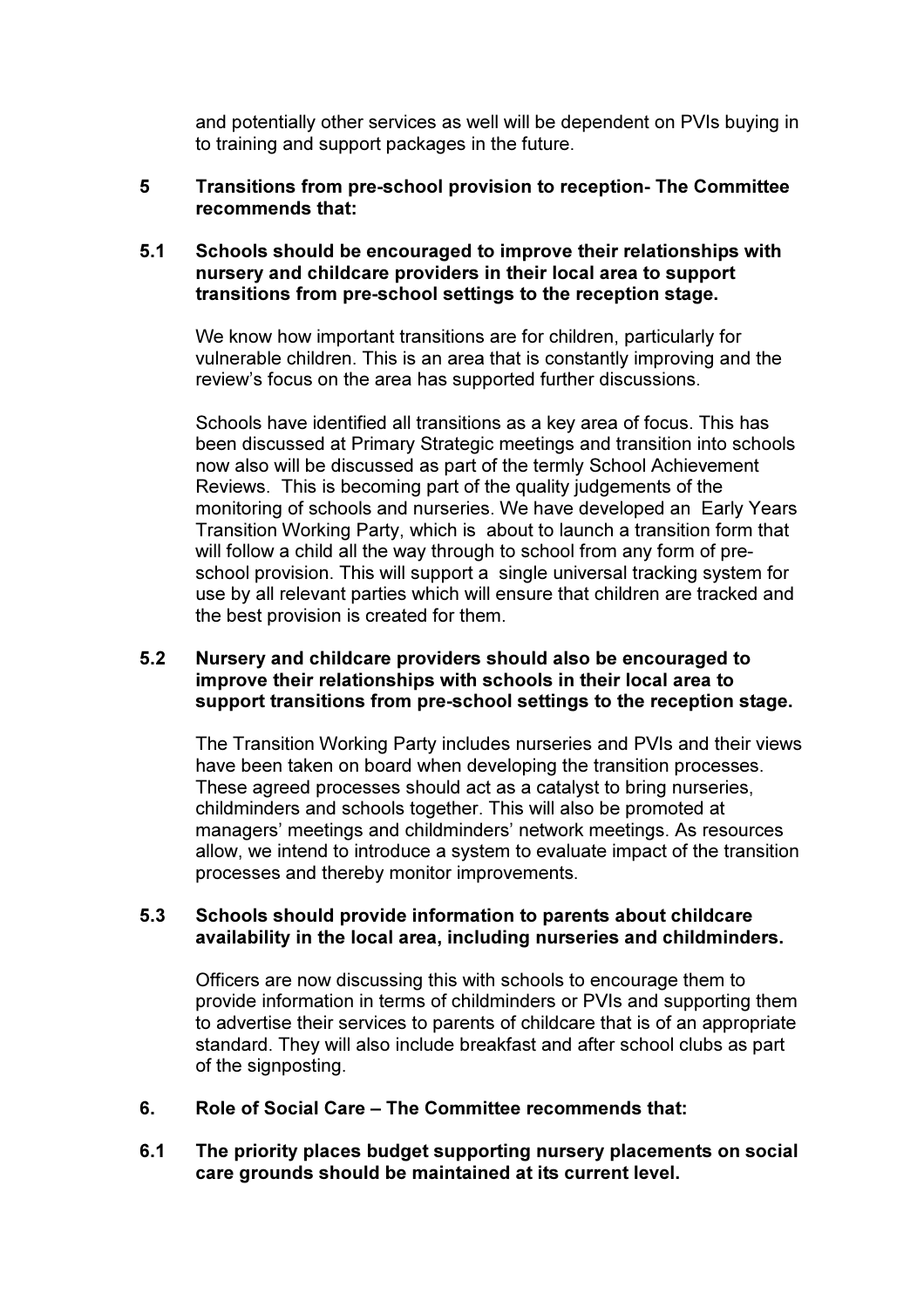There are no proposals in the 2014/15 Budget savings to change this, but it will be reviewed regularly in light of the use of the budget and the savings required by the Council.

## 6.2 Children's Social Care should further improve links with early years providers, with attention paid to childminders to address perceptions.

 Plans are in place for the service manager for Referral and Assessment to make more links with providers, including childminders. However, capacity is limited.

## 6.3 Officers should explore the possibility of increasing the role of early years practitioners in early intervention work to potentially reduce the escalation of cases to social care practitioners.

 While resources allow it, the Early Intervention Service will address this recommendation by working more explicitly with early years practioners to increase awareness of early intervention support available for families, and use of the CAF/TAC. The service will also review its work with early intervention providers, e.g. children's centres, to ensure partnership links with providers are built and sustained. We will also ensure that providers are fully participating in safeguarding training, so that we are confident about their understanding of thresholds and available support.

## 7. Free Entitlement to Childcare for 2 Year Olds – The Committee recommends that:

#### 7.1 The sign up process for both parents and providers should be simplified in order to encourage further take up.

 Officers' view is that the process no longer needs further simplification. We have taken steps to ensure that it is not a barrier to uptake by allowing both parents and providers to ring and speak to the Pupil Support Team in order to sign up.

 The processes for parents and childcare providers to engage with the two year old early learning offer are now very straightforward and simple. Parents can confirm their eligibility in 2 ways:

- Completing the application form that was sent to them in the initial letter
- Telephoning the Pupil Support Team, where they can confirm in about 2 minutes whether they meet the criteria.

 Childcare providers that are signed up to deliver the 3 & 4 Year Old Free Entitlement Offer do not need to go through any other process in order to deliver the two-year-old early entitlement offer.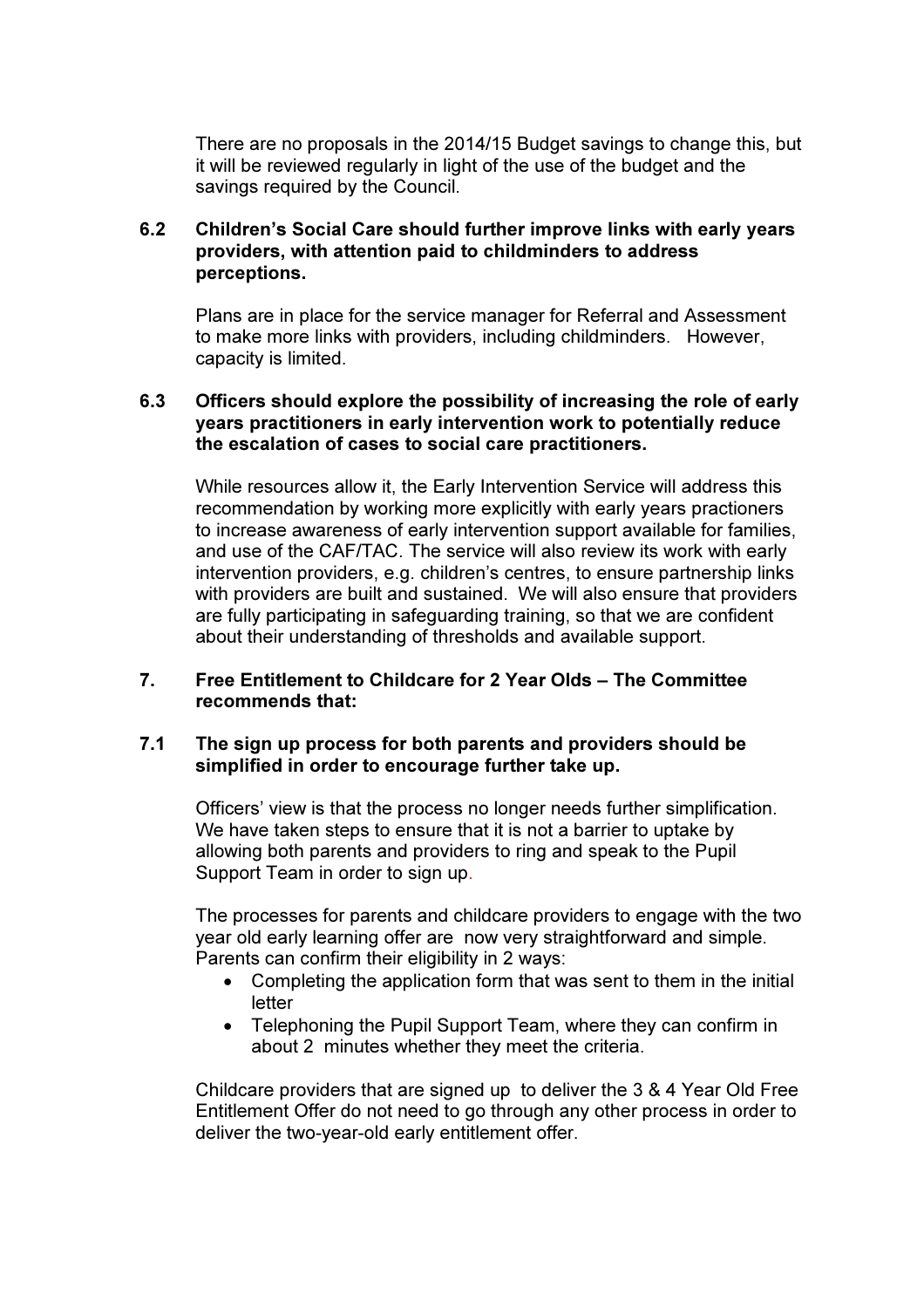The numbers are increasing steadily as parental awareness of the offer becomes more widespread and providers are more confident in working with the entitlement offer.

7.2 Regular monitoring of the availability of places should be carried out and publicised to provide up to date information about provision to parents. This should include information on the Lewisham website showing whether there are vacancies with specific providers.

 There are 114 PVI childcare providers, 54 school nursery classes and over 500 childminders. The government expectation is that they provide the Council ( the Family Information Service) with regular updates on their occupancy which we then make available on the Council's website. Given the turnover of places filled, it would not be feasible without significant investment to do more than this in order to have a fully up to date 'live' system.

 Our sufficiency survey indicated that parents in general do not have a problem in finding vacancies.

- 7.3 The Mayor and Cabinet make representations to the government outlining some of the issues with the 2 year old free entitlement, including:
	- a) The legislation has not been properly thought through, and is not having the intended impact.
	- b) Providing care for 2 year olds in a setting designed for 3 and 4 year olds requires different skills from staff and facilities, which many providers are unable to provide without further assistance.
	- c) The funding structure should be re-examined as the childcare market's response, especially from childminders, indicates that government funding is not in line with what the market requires.
	- d) As low income families are being targeted for this provision it is unlikely in many cases that they will able to afford to pay for additional hours from providers, therefore providing less incentive for providers to offer the entitlement. All childminders should have DBS checks carried out every 3 years.

 The points under this recommendation are not for officer comment. However, it is hoped that the points below are helpful background to the issues raised.

- a) We believe that the impact of the 2 year old free entitlement will take time before it becomes embedded in the same way as the 3 & 4 year old offer which expanded to the 3 year olds in 2004.
- b) There is central training to support childcare providers to increase the number of places available for 2 year olds that can take up the offer with them. We are working with outstanding providers to develop system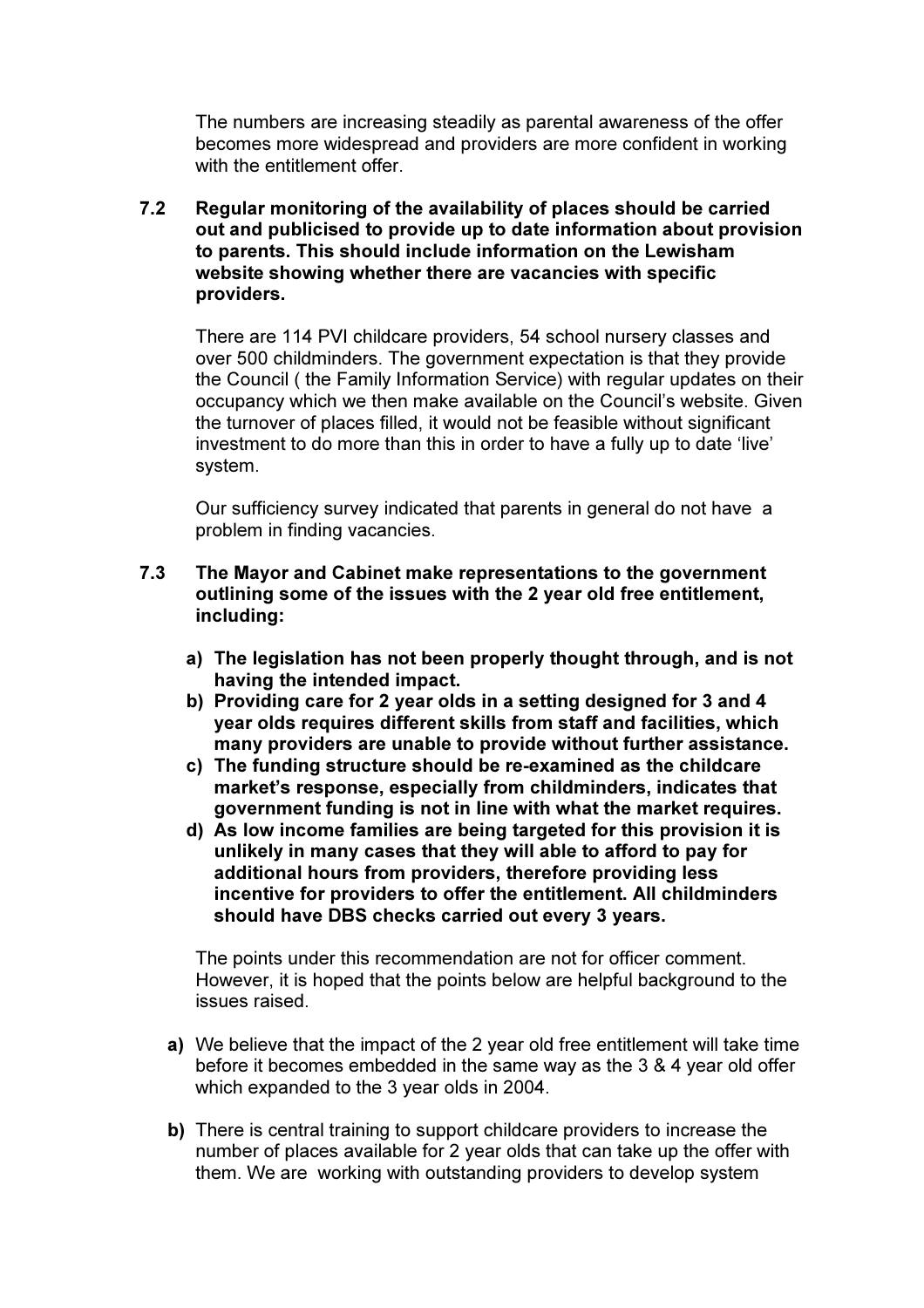leadership to share best practice. Some childcare providers have sought capital funding to develop and purchase age appropriate resources to take additional 2 years olds.

c) The funding rate of £6.00 per hour for 15 hours per week for 38 weeks has been set by central government. The table below shows information gathered from childcare providers through Lewisham and identifies that there are a few childcare providers that charge more than £6.00 per hour.

| <b>Childcare fees</b><br>in Lewisham<br>(average)                                          | <b>CC Area 1</b> | <b>CC Area 2</b> | CC Area 3 | CC Area 4 |  |  |  |
|--------------------------------------------------------------------------------------------|------------------|------------------|-----------|-----------|--|--|--|
| Childminders                                                                               | 6.50             | 7.53             | 6.00      | 5.92      |  |  |  |
| <b>Full Daycare</b>                                                                        | 4.48             | 4.36             | 4.44      | 4.12      |  |  |  |
| Pre School -                                                                               | 6.00             | 4.52             | 6.00      | 4.12      |  |  |  |
| sessional                                                                                  |                  |                  |           |           |  |  |  |
| CC Area 1 comprises the following wards: Brockley, Evelyn, New Cross<br>and Telegraph Hill |                  |                  |           |           |  |  |  |
| CC Area 2 comprises the following wards: Blackheath, Crofton Park,                         |                  |                  |           |           |  |  |  |
| Ladywell, Lee Green, Lewisham Central and Rushey Green.                                    |                  |                  |           |           |  |  |  |
| CC Area 3 comprises the following wards: Catford South, Downham,                           |                  |                  |           |           |  |  |  |
| <b>Grove Park and Whitefoot</b>                                                            |                  |                  |           |           |  |  |  |
| CC Area 4 comprises the following wards: Bellingham, Forest Hill, Perry                    |                  |                  |           |           |  |  |  |
| Vale and Sydenham.                                                                         |                  |                  |           |           |  |  |  |

d) The offer is generally well received by term time only providers, as this fits in with their opening times which may be either mornings only or mornings and afternoons for 38 weeks. Full day care, all year round providers find it more challenging as they are there from 8am to 6pm for 50 weeks per year. However, if the child is eligible for a funded place then the funding is guaranteed.

 The 3 year renewal process for DBS is a locally-agreed protocol for Lewisham employees. All childminders must have a current enhanced DBS certificate in order to register with Ofsted. Ofsted cannot insist, but recommends an annual update.

## 8. Financial implications

8.1 The funding of free entitlement places and the support provided to child care providers in the borough is funded from within the Dedicated Schools Grant. Support on child care sufficiency and the Family Information Service is funded from Council resources. The implementation of the actions set out in the responses will create no additional burden on the resources of the general fund.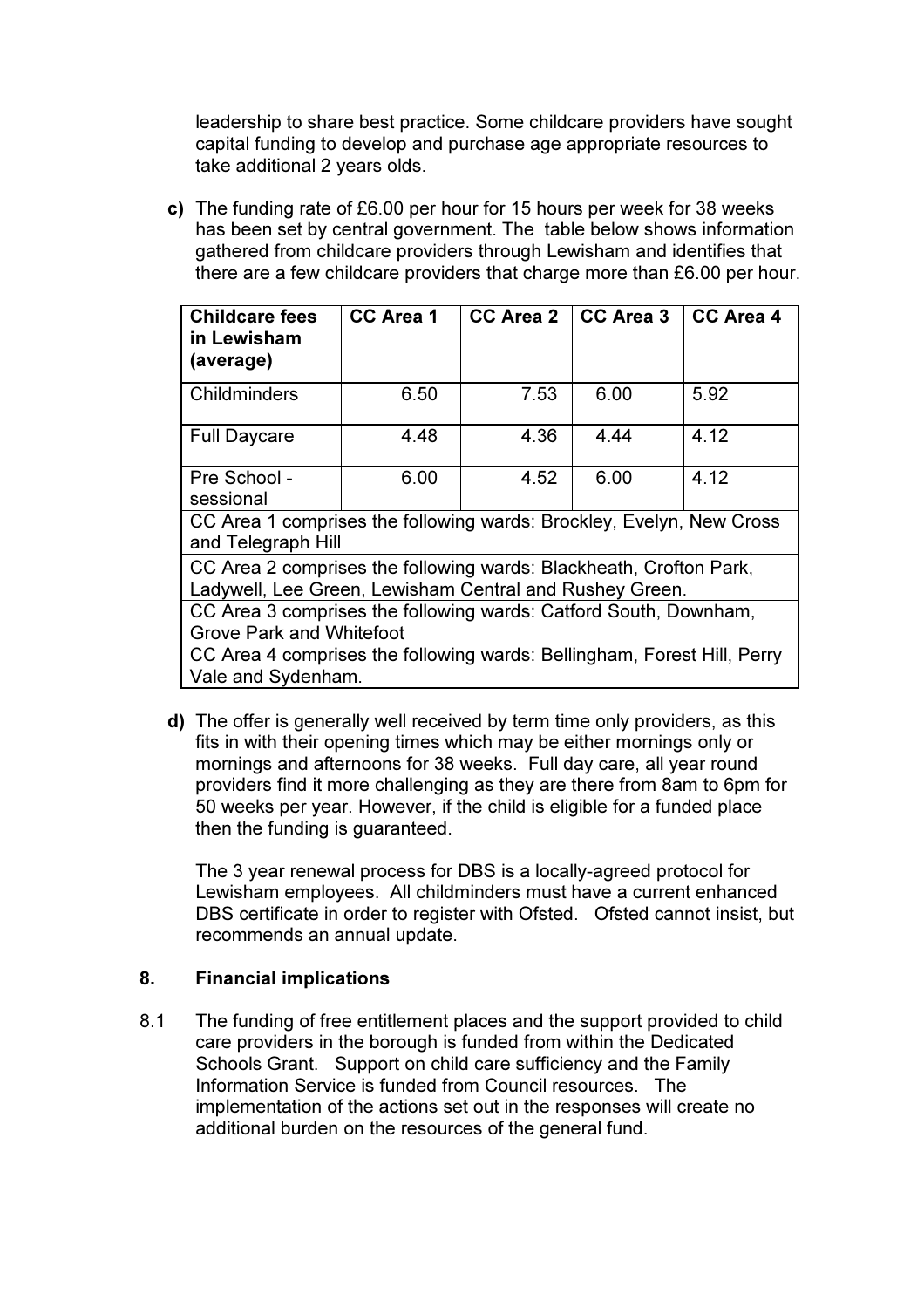# 9. Legal implications

- 9.1 The Constitution provides for Select Committees to refer reports to the Mayor and Cabinet, who are obliged to consider the report and the proposed response from the relevant Executive Director, and report back to the Committee within two months (not including recess).
- 9.2 Under the provisions of the Childcare Act 2006 a local authority has to make arrangements in an integrated manner with a view, broadly, to securing maximum benefit for users of early childhood services and making their availability widely known. Local authorities are required to facilitate and encourage the involvement of parents and prospective parents, early years providers and others engaged in activities which may improve the well-being of young children in the development of those arrangements.
- 9.3 In responding to its responsibilities under the Childcare Act 2006 the local authority must have regard to the quality and quantity of early childhood services which are provided or expected to be provided, in their area and their location.
- 9.4 Section 8 of the Childcare Act 2006 enables a local authority to assist any person who is providing (or proposing to provide) childcare, or to make arrangements with a person for the provision of childcare (including, in either case assisting financially).
- 9.5 Local authorities are permitted to provide childcare themselves, but (except in the case of day care for children in need under s18 (1) or (5) of the Children Act 1989) only if there is no other provider willing to provide it or the local authority considers in all the circumstances, that it is appropriate to do so. In exercising any of these powers the local authority must have regard to guidance issued by the Secretary of State.
- 9.6 The Equality Act 2010 (the Act) introduced a new public sector equality duty (the equality duty or the duty). It covers the following nine protected characteristics: age, disability, gender reassignment, marriage and civil partnership, pregnancy and maternity, race, religion or belief, sex and sexual orientation.
- 9.7 In summary, the Council must, in the exercise of its functions, have due regard to the need to:
	- eliminate unlawful discrimination, harassment and victimisation and other conduct prohibited by the Act.
	- advance equality of opportunity between people who share a protected characteristic and those who do not.
	- foster good relations between people who share a protected characteristic and those who do not.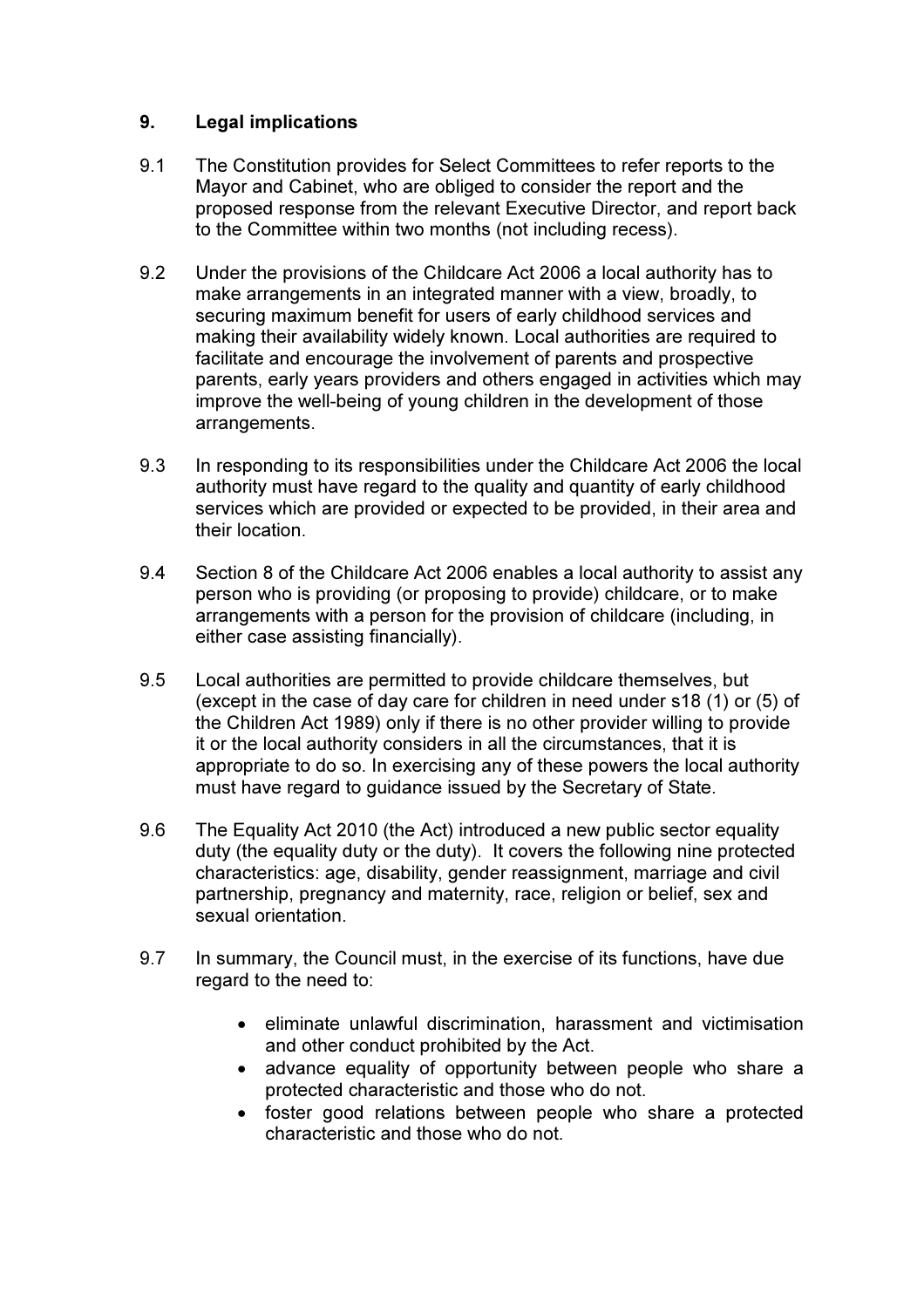- 9.8 The duty continues to be a "have regard duty", and the weight to be attached to it is a matter for the Mayor, bearing in mind the issues of relevance and proportionality. It is not an absolute requirement to eliminate unlawful discrimination, advance equality of opportunity or foster good relations.
- 9.9 The Equality and Human Rights Commission has recently issued Technical Guidance on the Public Sector Equality Duty and statutory guidance entitled "Equality Act 2010 Services, Public Functions & Associations Statutory Code of Practice". The Council must have regard to the statutory code in so far as it relates to the duty and attention is drawn to Chapter 11 which deals particularly with the equality duty. The Technical Guidance also covers what public authorities should do to meet the duty. This includes steps that are legally required, as well as recommended actions. The guidance does not have statutory force but nonetheless regard should be had to it, as failure to do so without compelling reason would be of evidential value. The statutory code and the technical guidance can be found at: http://www.equalityhumanrights.com/legal-and-policy/equalityact/equality-act-codes-of-practice-and-technical-guidance/
- 9.10 The Equality and Human Rights Commission (EHRC) has previously issued five guides for public authorities in England giving advice on the equality duty:
	- 1. The essential guide to the public sector equality duty
	- 2. Meeting the equality duty in policy and decision-making
	- 3. Engagement and the equality duty
	- 4. Equality objectives and the equality duty
	- 5. Equality information and the equality duty
- 9.11 The essential guide provides an overview of the equality duty requirements including the general equality duty, the specific duties and who they apply to. It covers what public authorities should do to meet the duty including steps that are legally required, as well as recommended actions. The other four documents provide more detailed guidance on key areas and advice on good practice. Further information and resources are available at: http://www.equalityhumanrights.com/adviceand-guidance/public-sector-equality-duty/guidance-on-the-equality-duty/

# 10. Crime and disorder implications

10.1 There are no crime and disorder implications arising from this report.

# 11. Environmental implications

- 11.1 There are no environmental implications arising from this report.
- 12. Equality implications